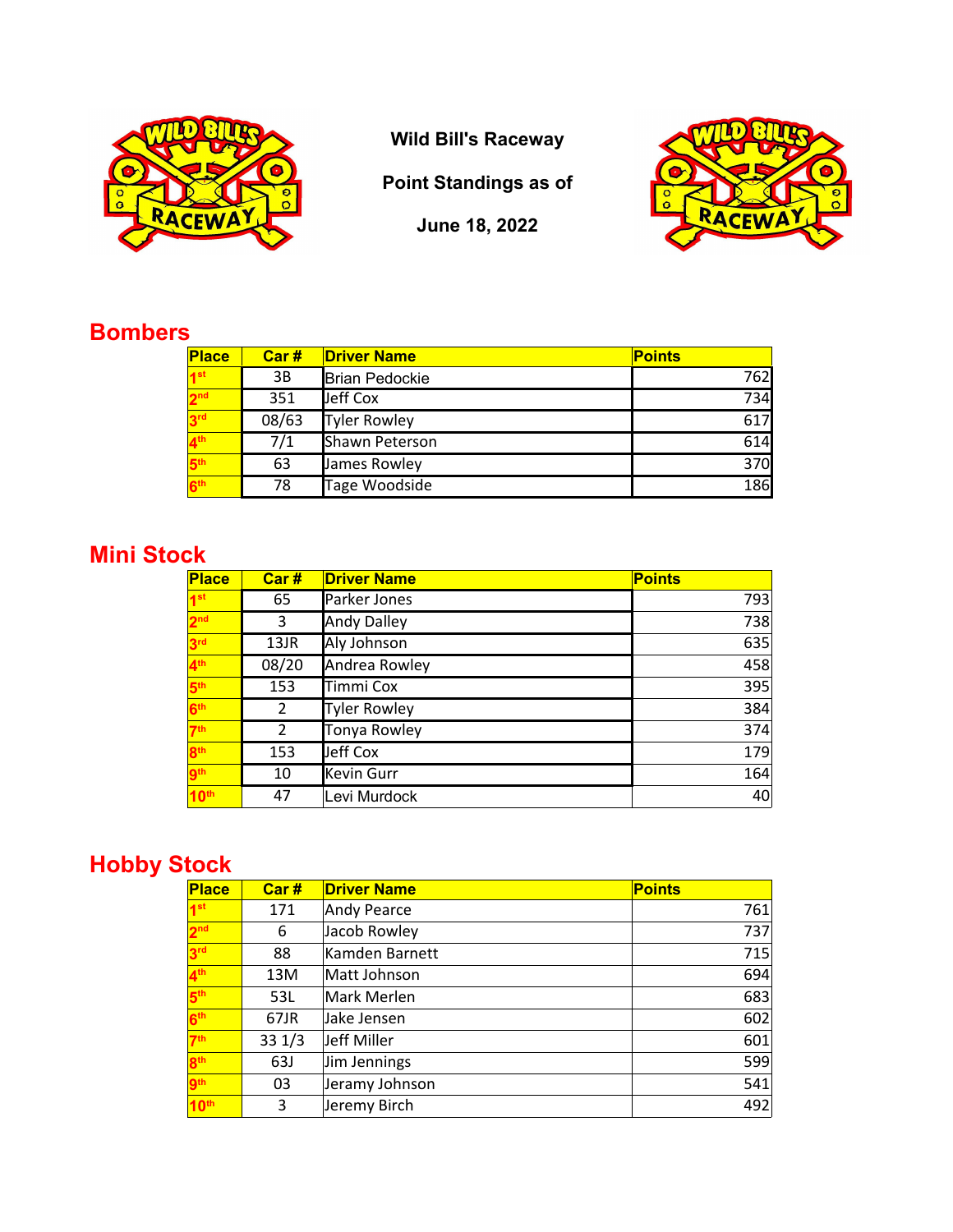| 11 <sup>th</sup> | 13  | Linda Merlen           | 490 |
|------------------|-----|------------------------|-----|
| 12 <sup>th</sup> | 33  | <b>Jason Duggins</b>   | 402 |
| 13 <sup>th</sup> | 785 | Johnny Rowley          | 354 |
| 14 <sup>th</sup> | 785 | <b>Bob Rowley</b>      | 330 |
| 15th             | 14X | CJ Thorne              | 322 |
| 16 <sup>th</sup> | 105 | <b>Brennon Bradley</b> | 259 |
| 17 <sup>th</sup> | 50  | <b>Rob Beagley</b>     | 230 |
| 18 <sup>th</sup> | 32  | Ron Means              | 128 |

#### **IMCA Hobby Stock**

| <b>Place</b>     | Car#  | <b>Driver Name</b>     | <b>Points</b> |
|------------------|-------|------------------------|---------------|
| 1 <sub>st</sub>  | 171   | <b>Andy Pearce</b>     | 154           |
| 2 <sup>nd</sup>  | 6     | Jacob Rowley           | 150           |
| 3 <sup>rd</sup>  | 88    | Kamden Barnett         | 144           |
| 4 <sup>th</sup>  | 13M   | Matt Johnson           | 141           |
| 5 <sup>th</sup>  | 53L   | Mark Merlen            | 139           |
| 6 <sup>th</sup>  | 63J   | Jim Jennings           | 131           |
| 7 <sup>th</sup>  | 331/3 | Jeff Miller            | 128           |
| 8 <sup>th</sup>  | 67JR  | Jake Jensen            | 126           |
| 9 <sup>th</sup>  | 03    | Jeramy Johnson         | 114           |
| 10 <sup>th</sup> | 13    | Linda Merlen           | 113           |
| 11 <sup>th</sup> | 3     | Jeremy Birch           | 100           |
| 12 <sup>th</sup> | 33    | Jason Duggins          | 80            |
| 13 <sup>th</sup> | 785   | Johnny Rowley          | 71            |
| 14 <sup>th</sup> | 785   | <b>Bob Rowley</b>      | 69            |
| 15 <sup>th</sup> | 14X   | CJ Thorne              | 67            |
| 16 <sup>th</sup> | 105   | <b>Brennon Bradley</b> | 60            |
| 17 <sup>th</sup> | 50    | Rob Beagley            | 56            |
| <b>18th</b>      | 32    | <b>Ron Means</b>       | 28            |

#### **Stock Cars**

| <b>Place</b> | Car# | <b>Driver Name</b>  | Points      |
|--------------|------|---------------------|-------------|
|              |      | 11 Catherine Medler | <b>6451</b> |
|              |      | 8John Grandjean     | 300l        |

### **WBR 305 Mods**

| <b>Place</b>    | Car# | <b>Driver Name</b>   | <b>Points</b> |
|-----------------|------|----------------------|---------------|
| 1 <sup>st</sup> | 39   | <b>Larry Thomas</b>  | 791           |
| 2 <sup>nd</sup> | 69   | Phillip Oliver       | 675           |
| 3rd             | 58   | <b>Austin Miller</b> | 614           |
| 4 <sup>th</sup> | 23   | Corey Roddam         | 573           |
| 5 <sup>th</sup> | 99   | Kagen Cook           | 546           |
| 6 <sup>th</sup> | 53   | Mark Merlen          | 447           |
| 7 <sup>th</sup> | 39J  | Jaydun Thomas        | 395           |